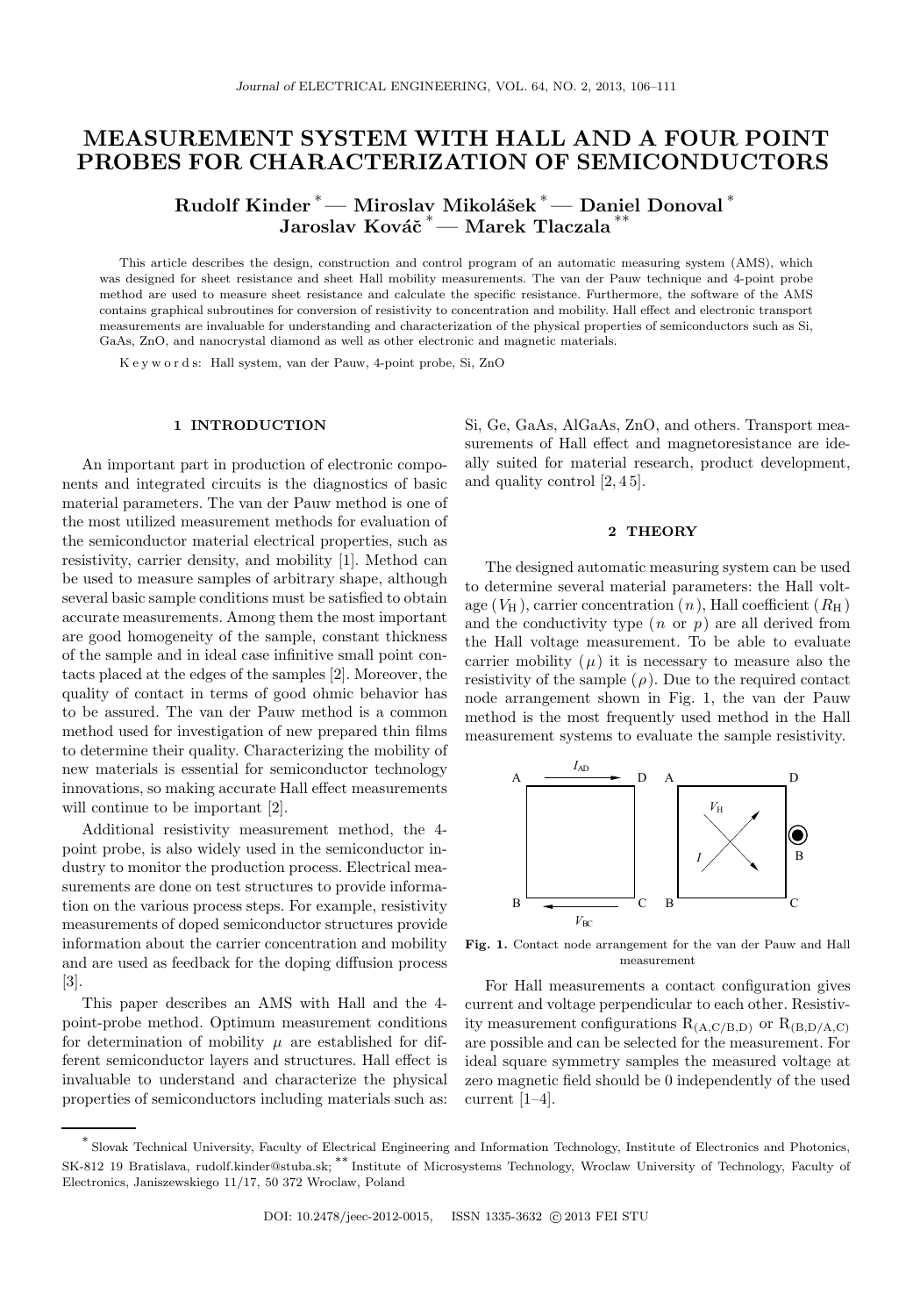For Hall effect measurements, a voltage is applied between the contacts placed at diagonally opposite corners and the current I flowing between them is measured. In addition, a magnetic field  $B$  is applied in the direction perpendicular to the sample and the change in Hall voltage  $V_H$  between the contacts in opposite corners is measured. Resistivity  $\rho$ , carrier density n, and mobility  $\mu$  are calculated from the measured values, applied magnetic field  $B$  and the film thickness  $d$  of the measured sample [2].

According to [1, 4] the van der Pauw method consists of two measurements of resistivity,  $R_A$  and  $R_B$ 

$$
R_{\rm A} = (R_{\rm DA,CB} + R_{\rm AD,BC} + R_{\rm BC,AD} + R_{\rm CB,DA})/4,
$$
  
\n
$$
R_{\rm B} = (R_{\rm CB,BA} + R_{\rm DC,AB} + R_{\rm AB,DC} + R_{\rm BA,CD})/4.
$$
 (1)

From these two measurements and the knowledge of the sample thickness under test  $d$ , the conductivity of arbitrary shaped samples can be determined by the solution of the following equation

$$
q(-\pi R_{\rm A}/R_S) + q(-\pi R_{\rm B}/R_S) = 1.
$$
 (2)

To simplify the solution, it is appropriate to measure square shaped samples, where  $R_A \approx R_B$ . In this case the solution of Eq.  $(2)$  can be written as  $[2]$ 

$$
\rho = R_S d = \frac{\pi d}{\ln 2} \frac{(R_{\text{AB,CD}} + R_{\text{BC,DA}})}{2} f \tag{3}
$$

where

$$
R_{\text{AB,CD}} = \frac{V_{\text{CD}}}{I_{\text{AB}}}, \qquad R_{\text{BC,DA}} = \frac{V_{\text{DA}}}{I_{\text{BC}}} \tag{4}
$$

and  $f$  represents the correction factor, which is function of sample symmetry. Within AMS system, Equation (2) is solved numerically using PC software, so correction factor f has only an informative value. From the Hall voltage measurements it is possible to determine Hall coefficient using equation

$$
R_{\rm H} = \frac{V_{\rm H} d}{IB} \tag{5}
$$

and consequently carrier concentration can be determined

$$
n = \frac{1}{R_{\rm H}q} \tag{6}
$$

where  $q$  is the elementary charge. Finally, Hall coefficient and resistivity are used to determine hall mobility

$$
\mu = \frac{R_{\rm H}}{\rho} \,. \tag{7}
$$

To provide a good accuracy of obtained parameters it is necessary to ensure some basic conditions during the measurement. The most crucial one is to have good ohmic contacts. The van der Pauw theory requires infinitive small contacts in the corner of the sample [1]. Very important is also to ensure negligible heating of the sample during the measurements, sensitive current measurement, and good symmetry and homogeneity of the sample.

The 4-point probe technique is one of the most common experimental methods for measuring resistivity. This configuration consists of four independent electrical terminals where two terminals are used to apply current to the sample, and the other two terminals measure the resulting potential drop across the defined portion of the sample [3, 5]. In the technique of linear 4-point probes all measurement tips are placed along a straight line and separated by a constant distance. The resistivity  $\rho$  of a homogeneously doped semiconductor can be then calculated as

$$
\rho = R_s d = 4.53 \frac{V}{I} dk, \qquad (8)
$$

where  $d$  is the semiconductor sample thickness,  $I$  is the current flowing through the outer tips of the probe, V is the voltage drop measured on the inner tips,  $k$  is the correction factor. The accuracy of calculating the parameters by the linear 4-point probe is described elsewhere [5].

The concentration values  $n$  can be obtained from the measured values  $\rho$  using the conversion graphs, so-called Irvin curves for n- and p-type. Irvin curves express the mutual dependence between resistivity  $\rho$ , mobility  $\mu$  and concentration  $n$  according to the formula

$$
n(x) = \frac{1}{\rho(x)\mu(x)q}.
$$
\n(9)

For automatic calculation of  $\rho$  or n, the value of  $\mu$  is used given by empirical formula

$$
\mu = \mu_{\min} + \frac{\mu_{\max} - \mu_{\min}}{\left(1 + \frac{n}{n_{\text{ref}}}\right)^{\alpha}}.
$$
\n(10)

Here  $\mu_{\min}$  and  $\mu_{\max}$  are the values of minimal and maximal mobility;  $n_{ref}$  is the reference concentration and  $\alpha$ is an exponential factor [5].

# 3 DESIGN OF EQUIPMENT AND MEASUREMENT ROUTINE

The measurements and calculations were carried out on automatic measuring system (AMS) designed at the DSLab. s.r.o. in collaboration with Institute of Electronics and Photonics, STU in Bratislava. The AMS provides measurements of sheet resistivity  $R<sub>S</sub>$  and Hall voltage  $V_{\rm H}$ , to evaluate specific resistivity  $\rho$ , carrier concentration *n*, Hall mobility  $\mu$  and type of semiconductor (ntype or p-type). Two different ways were used to measure resistivity: (i) Van der Pauw set-up being the part of the Hall measurement covering the sheet resistance in the range from 0.1 to  $10^{10} \Omega/cm^2$  and (ii) linear 4-point probe providing measurements in the range of specific resistivity from  $10^{-3}$  to 20  $\Omega$ cm. A part of measuring system is the sample board allowing measurements at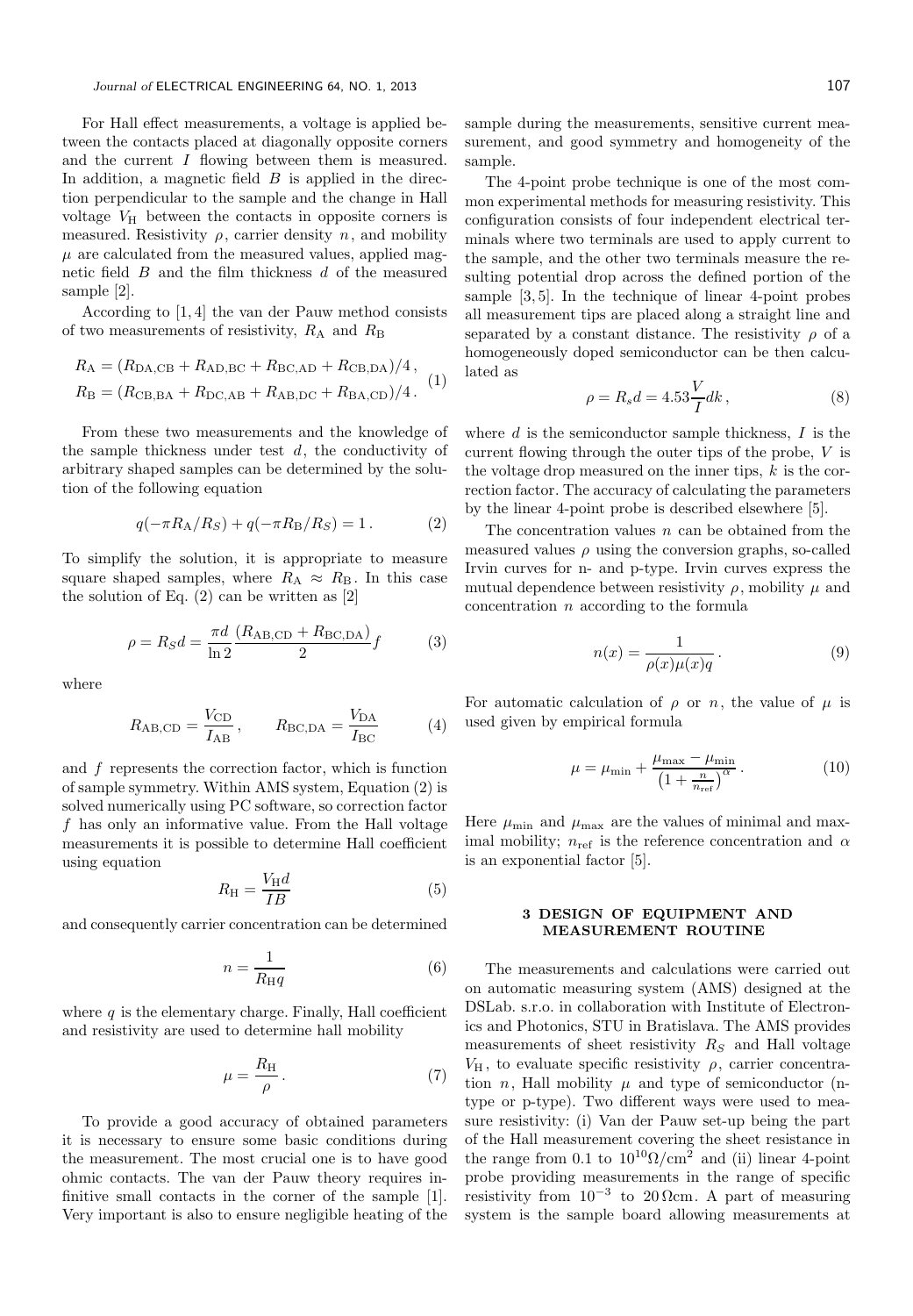

Fig. 2. The complete automatic measuring system

room and liquid nitrogen temperature utilizing permanent magnet  $(0.55 \text{ T})$  [6] or electromagnet  $(0.15 \text{ T})$ . The sample is electrically contacted through Ecopia corporation sample holder [6]. The block diagram of complete measuring system is shown in Fig. 2.

The conversion of  $\rho$  to  $n$  for p- or n-type Si according to Eqs. (9) and (10) can be performed by a conversion code. For determining  $R_s$ ,  $\rho$  and n it is needed to know following parameters: type of semiconductor, thickness of sample or layer, correction factor value, given current (max. 100 mA) and number of measurements. Then from selected number of measurements the average values of  $R_s$ ,  $\rho$  and *n* are calculated (Eqs. (8), (9), (10)) [5].

The value of sheet resistance required for evaluation of Hall mobility and concentration is measured using van der Pauw configuration. Various aspects are important to obtain a good sensitivity and accuracy using this method. The most critical role in the measurements play the contacts created on the samples [7]. The quality of ohmic contacts in the van der Pauw configuration is controlled via the measurements of I-V linearity between neighboring contacts, where four leads labeled as A, B, C, and D (Fig. 1) are connected to the four contacts on the edges of the sample. The technology of ohmic contacts formation differs for various semiconductor samples and is described elsewhere [7].

The sample of good homogeneity and symmetry is required for accurate resistivity measurements. These two sample quantities are inspected through the resistivity measurement,  $R_A$  and  $R_B$ , carried on two sides of the square sample.  $R_A$  divided by  $R_B$  then gives the information on sample symmetry and should have the value in the range of 0.9–1.

Another aspect influencing the measurement accuracy, power dissipation during the measurements is automatically controlled by software as well. Power dissipation in designed measurement system is controlled and a warning signal is generated when a prescribed value (in mW) is overcome.

The Hall system together with the van der Pauw resistivity configuration was primary designed for high resistance sample measurements. For this kind of measurements, the voltage source was used to feed the sample, so the current through sample is limited only by semiconductor resistivity. The current measurements are provided with currents ranging from 100 pA to 10 mA with the highest sensitivity of 0.02 pA.

For Hall measurements a contact configuration perpendicular to each other is expected for current flow and voltage measurement. For ideal samples the measured voltage at zero magnetic field should be zero independently of the used current. In a real sample, due to nonperpendicular contact misalignment, the voltage offset is measured also at zero magnetic field, which present a serious problem for measurements of low Hall voltage. In some cases, if this misalignment voltage is much higher than the Hall voltage, this voltage can cause a big systematic error. To overcome this problem, Hall system contains a hardware compensation of misalignment voltage and gives much better results on asymmetric samples as Hall systems without it. The compensation mode can be switched on by software. The range of Hall voltage measurements goes from  $5 \text{ mV}$  to  $10 \text{ V}$  with the highest sensitivity  $0.05 \mu V$  provided at the lowest voltage range.

The measuring system is fully automated. The menu driven software of AMS insures communication with the measuring equipment, commands its single parts, measurement of the required parameters and communication with the operating personnel. The operating personnel by means of the driven software enters the data needed for the measurement process and at the same time the results of measurement form a listing on the display or a file. As development tools, the operating systems MS Windows and Borland C Builder 6 were used. The control graphical interface of AMS for Hall, 4-point probe and van der Pauw measurements is shown in Fig. 3.

As can be seen on the left hand side of the front panel shown in Fig. 3, main parameters to be set before measurements are sample thickness, initial voltage, and number of measured points of I-V curves for contacts linearity control. For resistivity and Hall measurements, it is necessary to set the value of initial approximate current used during the sample check and number of Hall voltage averaging together with Hall voltage measurement range. In this part of the panel, it is also possible to set optional linear 4-point probe measurements or Hall measurements with included van der Pauw resistivity measurements. The middle part of the control graphical interface gives to user basic information about voltages and current at particular nodes of the sample and information about compensation voltage at zero magnetic field and measured Hall voltage. Measured values of Hall voltage, resistivity and parameters determined from these values are set in the right part of the control graphical interface.

The 4-point probe measurement of resistivity is controlled by separate computer. The control software allows setting the optional linear or square 4-point probe arrangement, conductivity type of the semiconductor, film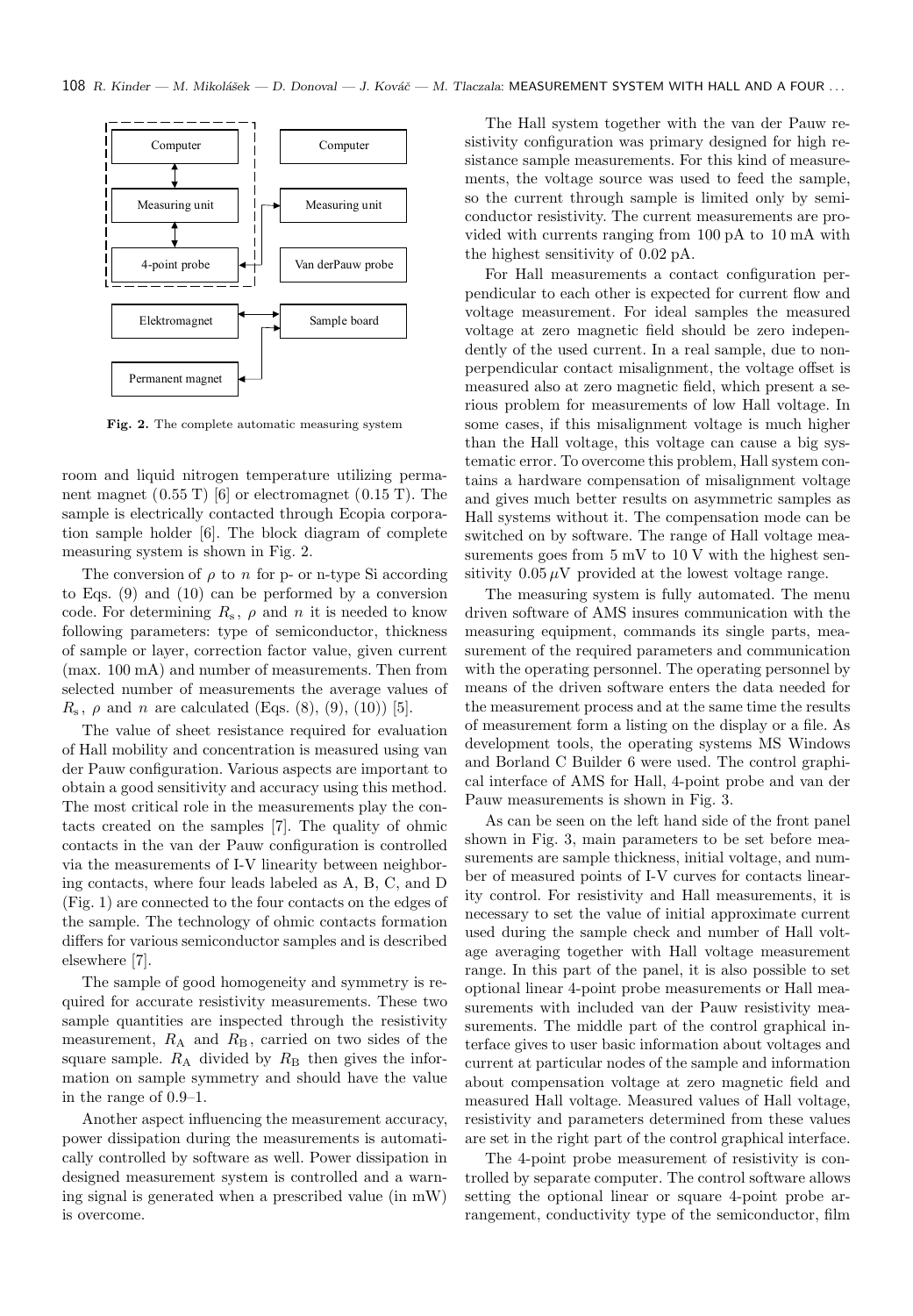

Fig. 3. Control graphical interface of AMS for Hall, linear 4-point probe and van der Pauw measurements

thickens d, correction factor, current and number of the measurements. The measured and evaluated values are spreading resistance, resistance and concentration.

## 4 EXPERIMENTAL RESULTS

Designed AMS system allows measuring and calculating various parameters such as resistivity, Hall mobility and doping concentration. To demonstrate applicability and reliability of this system, we conducted various experiments described in details below.

To verify the resistivity measurements provided by linear 4-point probe being part of the AMS, two wafers were used: p-type Si $\langle 100 \rangle$  substrate with  $\rho = 8-12 \Omega$ cm and thickness of  $300 \mu m$  and n-type Si $\langle 100 \rangle$  substrate with  $\rho = 2-4 \Omega$ cm and thickness of  $360 \,\mu$ m. The values of  $\rho$ , n and  $\mu$  were measured and calculated by using AMS. For both samples, the value of  $k$  was 0.9818 (Eq. 8). For the p-type Si sample we measured values:  $R_s = 345 \,\Omega, \ \rho = 10.3 \,\Omega \text{cm}, \ n = 1.2 \times 10^{15} \Omega \text{cm}^{-3},$  $\mu$  = 485 cm<sup>2</sup>/Vs. For the n-type Si:  $R_s$  = 108.6  $\Omega$ ,  $\rho = 3.3 \,\Omega \text{cm}, \; n = 4 \times 10^{15} \text{cm}^{-3}, \; \mu = 472 \,\text{cm}^2/\text{Vs}.$  The above-mentioned results  $\rho$  and n satisfy the sample technological parameters.

For the verification of  $\rho$  to n conversion p-type silicon substrate with  $\rho = 10 \Omega$ cm and n-type silicon substrate with  $\rho = 1$  Ωcm were used. Obtained results of conversion are for p-type Si:  $n = 1.29 \times 10^{15} \text{cm}^{-3}$ ,  $\mu = 485 \text{cm}^2/\text{Vs}$ and for n-type Si:  $n = 5.3 \times 10^{15} \text{cm}^{-3}$ ,  $\mu = 1180 \text{ cm}^2/\text{Vs}$ . The calculated results are identical with the results obtained from Irvin curves [5].

To demonstrate the potential of Hall measurement tool in current most attractive topics in material research, measurements on four kinds of semiconductor samples with different resistance were carried out:

- sample c- $Si(p)$ : High doped p-type crystalline silicon substrate with thickness of  $450 \mu m$ . Silicon is still most used material in semiconductor industry and part of various structures and devices.
- sample ZnO:Al: 1.1  $\mu$ m thick aluminum doped zinc oxide layer prepared on glass substrate. ZnO is a unique material and has been used considerably for its catalytic, electrical, optoelectronic and photochemical properties.
- sample GaAs:Si: Si doped GaAs epitaxial layer of thickness  $1.25 \mu m$  grown by molecular beam epitaxy on GaAs-SI (semi-insulating) substrate. GaAs based heterostructures have the advantage for realization of micro and optoelectronic devices.
- sample Diamond: nanocrystalline diamond layer of  $0.9 \,\mu\text{m}$  thickness deposited on  $1.4 \,\mu\text{m}$  thick  $\text{SiO}_2$  insulating layer on silicon substrate. To overcome the leakage current caused by diamond layer, which during the deposition overlaps over the thin insulating  $SiO<sub>2</sub>$  layer and makes connection to the silicon substrate, the edges of the diamond layer were etched. Diamond is a robust semiconductor with a wide bandgap of 5.48 eV, and it could potentially be used in applications that need to function in environments of extreme heat and radiation.
- sample BDiam: boron doped diamond layer of thickness  $0.2 \mu$ m deposited on  $1.4 \mu$ m thick SiO<sub>2</sub> insulating layer on silicon substrate. The edge of the sample was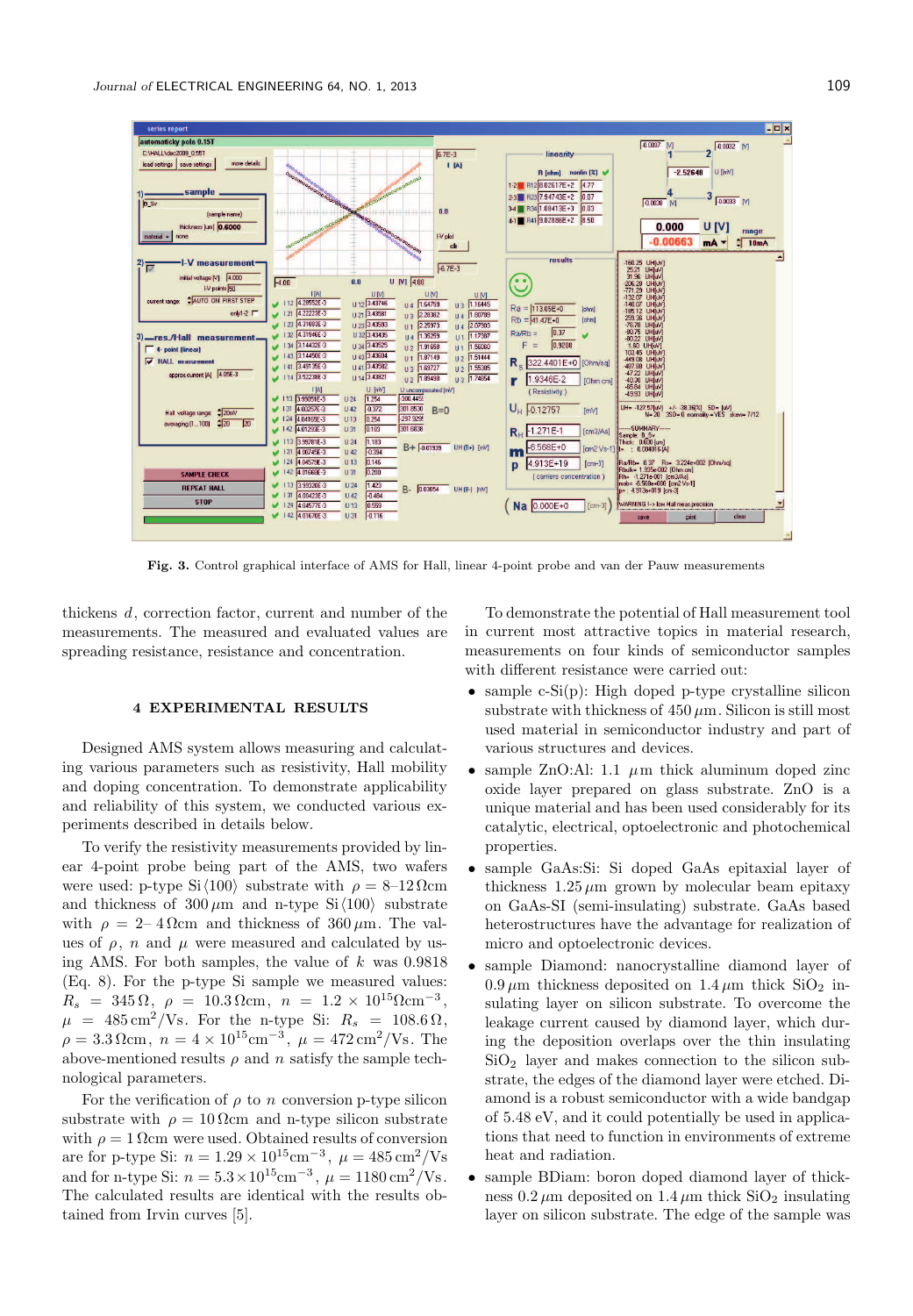$110$  R. Kinder — M. Mikolášek — D. Donoval — J. Kováč — M. Tlaczala: MEASUREMENT SYSTEM WITH HALL AND A FOUR ...



Fig. 4. Contact linearity of measured samples: ZnO:Al, BDiam and c-Si(p)

Table 1. Summarized results of Hall measurements. In the table d is sample thickness,  $R_s$  is sheet resistivity,  $\rho$  is specific resistivity,  $U_H$  is Hall voltage,  $\mu$  is mobility and n is carrier concentration

| Sample    | $\mu$ m | $R_s$<br>$(\Omega/cm^2)$ | Omega cm              | Contact<br>nonlin. % | $U_{\rm H}$<br>$(\mu V)$ | $\rm (cm^2Vs^{-1})$ | $n_{\rm c}$<br>$\rm \Gamma cm^{-3}$ ) |
|-----------|---------|--------------------------|-----------------------|----------------------|--------------------------|---------------------|---------------------------------------|
| $c-Si(p)$ | 450     | 0.0438                   | $1.97 \times 10^{-3}$ | $\lt 1$              | 0.25                     | 49.2                | $6.4 \times 10^{19}$                  |
| ZnO:Al    | 0.750   | $4.587 \times 10^{1}$    | $3.4 \times 10^{-3}$  | ${}<\t8.01$          | 79.40                    | 10.2                | $8 \times 10^{20}$                    |
| GaAs:Si   | 1.25    | $6.24 \times 10^{2}$     | $7.8 \times 10^{-2}$  | < 0.2                | 33330                    | $3.5 \times 10^3$   | $2.2 \times 10^{16}$                  |
| Diamond   | 0.9     | $3.6 \times 10^7$        | $3.3 \times 10^3$     | < 10                 | 130                      | 1.5                 | $1.2 \times 10^{15}$                  |
| BDiam     | $0.2\,$ | $2.2 \times 10^3$        | $4.4 \times 10^{-2}$  | $\langle 1$          | 45                       | 1.3                 | $1.1 \times 10^{20}$                  |

cut in order to prevent the leakage via the silicon substrate. Doped diamond can be used as a core material of sensors, MEMS and MESFET.

In the first step of measurements, the samples were attached to the holder and four contact labels were placed on the corners of the sample. The quality of the ohmic contacts to the sample was controlled via the resistance linearity measurement between neighboring contacts. In case of the ZnO:Al sample, which has a high conductance, the good ohmic contact giving nonlinearity value bellow 0.5 % was attained by direct placing of sample holder gold tips on the sample. Other samples required contact preparation. For samples with diamond layer and GaAs:Si layers an In contacts were first spread at the corners of the samples and than annealed in FGA (90%  $N_2$  +  $10\%$  H<sub>2</sub>) at the temperature of 400 °C for 1.5 minutes. The aluminum contacts were evaporated on the corners of c-Si(p) substrate to assure ohmic contact.

As is shown in the Fig. 4, sufficient linearity of I-V curves between neighbored contacts and thus good ohmic contacts were achieved for all samples. The results of resistivity and Hall measurements for selected samples are summarized in Tab. 1. All Hall measurements were conducted by averaging over 20 measurements to improve the statistics. Such a high number of measurements were provided using electromagnet.

Measurements of resistivity provide information in development of new materials for various applications. Zinc oxide represents attractive alternative of transparent conductive oxide (TCO) for solar cell applications. Resistivity of TCO is one of the most important parameters significantly affecting the performance of solar cells, thus need to be controlled. The obtained resistivity of ZnO noticed in Tab. 1. [8] is usually achieved in case of state of the art ZnO layers for TCO applications in solar cells.

Diamond is an attractive material for sensors, MEMS and MESFET transistors [9, 10]. Important feature for such applications is a good conductivity of diamond layers to achieve ohmic contact. Low resistance ohmic contact can be achieved for layers when the current crosses a very thin potential barrier between the metal and the diamond. While the barrier thickness decreases upon the increase of dopant concentration, the Hall measurements are important to optimize the ohmic contacts [11]. Results of resistivity and Hall measurements obtained on intrinsic and boron doped diamond films (Tab. 1) represent the basic steps in the process of ohmic contact optimization.

Obtained results are in good agreement with technological predictions and measurements carried out on other Hall measurement tools [8]. The developed system proved the potential of reliable resistivity, mobility and doping concentration measurements on various semiconductors.

## 5 CONCLUSION

The classical Hall measurement system has been completed by a 4-point probe method, which employs a relay network for measuring the sheet resistance and then calculates the resistivity of semiconductor layers. The Hall system together with the van der Pauw resistivity configuration was primary designed for high resistance sample measurements. Two different ways were used to measure resistivity (i) Van der Pauw set-up being the part of the Hall and (ii) 4-point linear probe. The software of the equipment contains graphics for converting the resistivity into concentration and mobility.

The measuring system allows measurements utilizing permanent magnet (0.55 T) or electromagnet (0.15 T) and is suitable for determination of the influence the disturbances on the measured mobility. Special feature